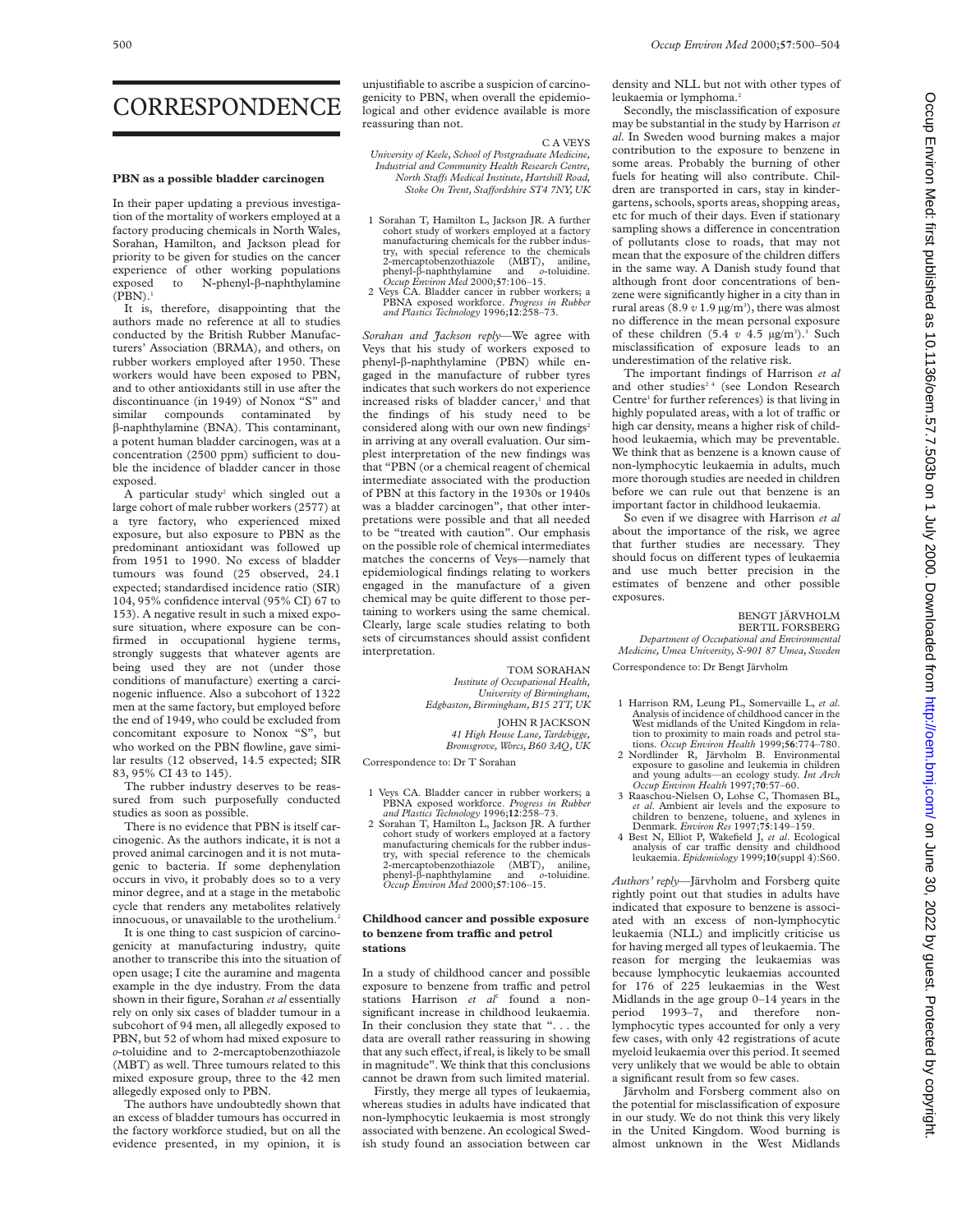conurbation, and indeed would not be consistent with United Kingdom smoke control laws. The inventory of air pollutant emissions for the conurbation<sup>1</sup> indicates that  $99\%$ of benzene emissions to atmosphere arise from road traffic. Our paper gives some indication of the likely gradients between houses at the roadside and those in urban background locations. Although children are also exposed to benzene when travelling in cars, the duration of exposure is relatively short and our earlier paper<sup>2</sup> on personal exposures to aromatic hydrocarbons suggests that this will be a minor contributor to overall exposure. It is exposure in the home and workplace (or in the case of children, in the school) which is dominant. It is likely that other sources of exposure are relatively similar on average for the more exposed and less exposed groups and therefore the main difference relates to the point of residence and the influence of outdoor air on indoor concentrations.

Järvholm and Forsberg cite a Danish study which showed significantly higher front door concentrations of benzene in a city than in rural areas. In the United Kingdom West Midlands the risk of childhood cancer is higher in rural than in urban areas<sup>3</sup> which suggests that benzene exposure is unlikely to be a major factor and that other causal agents such as population mixing may be far more influential.<sup>4</sup> None the less our results do suggest a slight excess of cancers for children living close to major roads and petrol stations and we wholly agree with Järvholm and Forsberg that this merits further investigation.

### ROY M HARRISON

LILLIAN SOMERVAILLE *Department of Environmental Health, Institute of Public and Environmental Health, University of Birmingham, Edgbaston, Birmingham B15 2TT, UK*

Correspondence to: Professor R M Harrison

- 1 London Research Centre. *West Midlands atmos-*
- *pheric emissions inventory*. London: LRC, 1995. 2 Leung PL, Harrison RM. Evaluation of per-
- sonal exposure to monoaromatic hydrocar-bons. *Occup Environ Med* 1998;**55**:249–57. 3 Oliver MA, Webster R, Lajaunie C, *et al*. Binomial cokriging for estimation and mapping the risk of childhood cancer. *IMA J Math Appl Med Biol* 1998;**15**:279–97.
- 4 Dickinson HO, Parker L. Quantifying the effect of population mixing on childhood leukaemia risk: the Seascale cluster. *Br J Cancer* 1999;**81**: 144–51.

### **Prevalence and risk factors for latex allergy: a cross sectional study in a United Kingdom hospital**

EDITOR-The recent report by Smedley et al<sup>1</sup> is useful in measuring the prevalence and risk factors for latex allergy within a United Kingdom environment, and providing an up to date review of this problem.

The paper highlights the high frequency of symptoms in healthcare staff but suggests a low frequency of confirmed type I latex allergy. Those who only read the abstract might be misled into considering that the frequency is much lower (two of 372 responders). The frequency among those tested with

### *Table 1*

| Pairs of gloves<br>worn / day | Itching<br>% | Skin redness<br>$\%$ | Runny nose<br>$\%$ | Eye irritation | Wheeze<br>$\%$ |
|-------------------------------|--------------|----------------------|--------------------|----------------|----------------|
| $\leq 10$                     | 33           |                      |                    |                |                |
| >10                           | 39           | $32*$                | $12*$              | 14             |                |

symptoms was 3% (one of 33) and one person without symptoms was positive on testing (4%; 1/26).

Within the Argyll and Clyde region health surveillance has been performed on staff working in areas with exposure to glutaraldehyde. Such staff also use gloves to protect them from blood and body fluids. A recent audit of the results of health surveillance over the past 5 years identified seven cases of type I latex allergy (confirmed by specific IgE radio allergosorbent test (RAST)) in a workforce of 226 nurses (3% prevalence). The frequency of reported skin symptoms was higher (6% at the last health surveillance) but other causes were also identified (such as rosacea, seborrheic eczema, irritant dermatitis, and type IV allergy to colophony, formaldehyde, and rubber accelerators).

The findings confirm a low frequency of type I latex allergy and support the view that highly intensive health surveillance is not justified. One of the seven healthcare workers identified noted an allergic reaction after eating a sandwich bought from the hospital canteen which had been handled by a member of the catering staff who was wearing latex gloves. Healthcare workers with type I latex allergy can be exposed to latex proteins away from their own work area by such actions or from the continued use of powdered gloves in other areas. This emphasises the need for an organisational approach to this issue. Organisational action to reduce the incidence of this allergy should have priority including the use of non-powdered latex gloves where exposure to blood and body fluids is a risk for those without allergy, the provision of non-latex gloves for those identified with type I allergy and early assessment of those with symptoms related to glove use. Catering staff do not now use latex gloves in the hospital where the reaction reported here occurred.

EUGENE R WACLAWSKI *Argyll and Clyde Occupational Health Service, Dykebar Hospital, Paisley PA3 7DE, United Kingdom* Correspondence to: Dr Eugene R Waclawski

1 Smedley J, Jury A, Bendall H, *et al*. Prevalence and risk factors for latex allergy: a cross sectional study in a United Kingdom hospital. *Occup Environ Med* 1999;**56**:833–6.

### **Prevalence and risk factors for latex allergy**

EDITOR—We read with interest the cross sectional study of latex allergy of workers in a United Kingdom hospital.<sup>1</sup> We have also tried to study healthcare workers in a district general hospital and have had problems with the response rate for skin prick testing and also blood taking. We have, however, used standardised and evaluated skin prick test materials from Stallergen (1:200) and the Pharmacia CAP for latex and have found a high percentage of symptomatic workers with positive skin tests and specific IgE. We also found that workers in general wards were exposed to as much airborne latex as those in operating theatres, accident and emergency, and intensive care, areas which we previously

thought of as high exposure. Median concentrations of latex in air were  $0.44 \mu g/m^3$  in our high exposure areas and 0.48 µg/m<sup>3</sup> in our lower exposure areas, perhaps because lower quality gloves were used in the general medical wards.

We obtained questionnaires from 73% of our sample workers but only 60% response from symptomatic workers who were invited for skin prick testing and blood taking. There were a few significant differences between groups but there was a greater relation between the number of gloves worn a day than the hours of glove wearing. Work related symptoms relative to glove use are shown in the table.

Seven of 48 symptomatic workers had at least a 3 mm weal to the latex allergen and nine had positive RAST (>0.7 ku/l). All skin prick positive workers had itching skin, four out of seven had eye irritation, two out of seven wheeze, and three out of seven rhinitis.

Any study of this sort is likely to miss the most severely affected workers who cannot tolerate latex at present in the air in ordinary hospital environments.

NAESINEE CHAIEAR IAIN FOULDS P SHERWOOD BURGE *Heartlands and Solihull NHS Trust (Teaching), Birmingham Heartlands Hospital, Bordesley Green East, Birmingham B9 5SS, UK*

Correspondence to: Dr P S Burge burgeps@aol.com

1 Smedley J, Jury A, Bendall H, *et al*. Prevalence and risk factors for latex allergy: a cross sectional study in a United Kingdom hospital. *Occup Environ Med* 1999;**56**:833–6.

# **NOTICES**

### **North American Congress of Clinical Toxicology Conference. 13-18 September 2000. Tucson, Arizona**

This annual conference allows an opportunity for physicians, pharmacists, nurses, and scientists from around the world to participate in the sharing of a wide variety of toxicological issues. As well as platform and poster sessions, the programme will offer symposia, and other traditional and novel special sessions.

Contact: Contemporary Forums Conference Management, 11900 Silvergate Drive, Dublin, CA 94568, USA. 001 925 828 7100, ext 0, www.clintox.org

### **IEA European Regional Meeting. 24–26 August 2000. Lithuania.**

*Satellite Seminar, Future of Epidemiology II. 24 August 2000. Kaunas University of Medicine, Central Building, Mickeviciaus str 9, LT-3000 Kaunas, Lithuania.*

*From Molecules to Public Health. 25–26 August 2000. Kaunas Vytautas Magnus University, Daukanto str 28, LT-3000 Kaunas, Lithuania.*

Epidemiology is still the core discipline in preventive medicine despite recent and important achievements in biology and clinical medicine. This discipline plays a key part in public health and clinical research. This will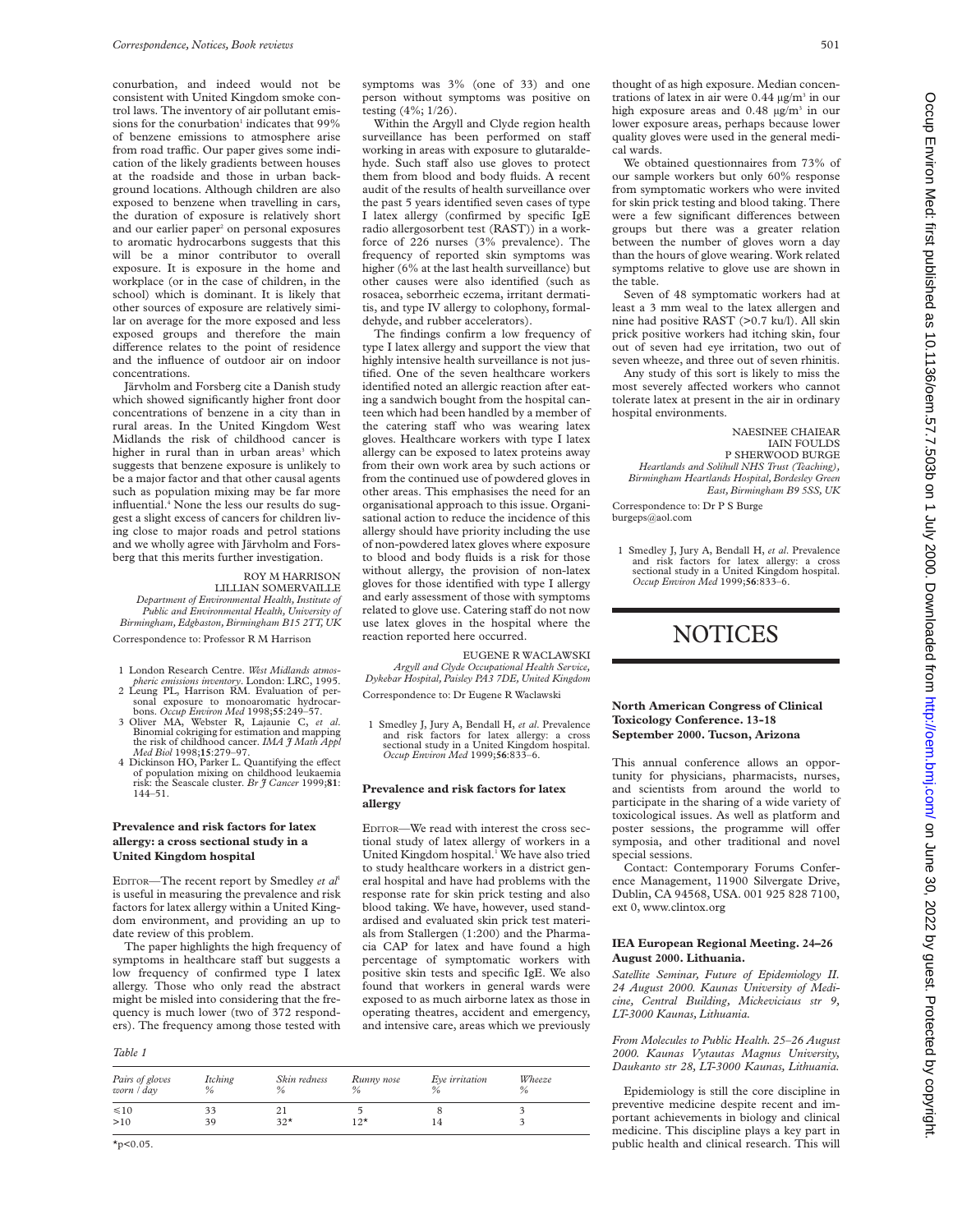be true also in the next millennium. Epidemiologists have to consider how best to use the new tools provided by the biologists and how best to use methods and knowledge from demography, sociology, and philosophy.

The IEA European Regional Meeting in the year 2000 is an appropriate scene for reflection. Lithuania is an appropriate place for discussing our role in a rapidly changing Europe, which is so crucial for our common future.

The Organising Committee hereby invite you to participate at the Satellite Seminar and the Big Meeting.

Electronic registration form please find at http://www.info.kma.lt/EUROIEA2000, meeting secretariat email address: EUROIEA2000@,KMA.LT

### **Occupational Health, Safety, and Environment, Courses and Conferences in 2000.**

*September–November 2000*—NEBOSH Specialist Diploma in Environmental Management. Warwickshire. A 3 week course run with HASTAM. Past students achieved 100% pass rate. Revision and exam: 29–30 November. £2995+VAT per delegate.

*July–September 2000*—NEBOSH National General Certificate. West Midlands. This popular occupational safety and health qualification is run four times a year in partnership with ACT Associates Ltd. Weeks 1 and 2: 3–7 July and 31 July–4 August. Tutorial 24 and 25 August. Exam: 1 September. £1395+VAT per delegate.

*August–November 2000*—NEBOSH Conversion Course. West Midlands. For holders of the NEBOSH National General Certificate, we offer a conversion course in preparation for the Part 1 diploma examinations. Run in partnership with ACT Associates Ltd. Tutorial: 13–15 November. Exams: 29 and 30 November. £2595+VAT per delegate.

*July–November 2000*—NEBOSH Part 1 Diploma. West Midlands. Run in partnership with ACT Associates Ltd. Weeks 1–4: 10–14 July, 7–11 August, 11–15 September, 9–13 October. Tutorial 13–15 November. Exams: 29 and 30 November. £3795+VAT and NEBSOH fees £160 (VAT exempt) per delegate.

All events are held in central London, except where indicated otherwise. Phone 0044 020 7420 3500; fax 0044 020 7420 3520. Industrial Relations Services, Lincoln House, 296–302 High Holborn, London WC1V 7JH, UK.

## BOOK REVIEWS

**Nunn's applied respiratory physiology, 5th edition** ANDREW B LUMB. (Pp 640; £59.50). 2000. Oxford: Butterworth-Heinemann. ISBN: 0-7506-3107-4.

The first edition of this famous book was published in 1969 and rapidly established itself alongside works by Comroe and Cotes as required reading for respiratory physiologists and especially for anaesthetists. This new edition—the original author having handed the torch to Lumb, maintains the

high standards of its predecessors. As the editions have appeared changes in the arrangement of sections of the book have been made. These are most marked in this edition: basic principles, applied physiology, and the physiology of pulmonary disease now being the sections that contain the 33 chapters. The last section is a new venture and contains much new material. To keep the book to about 700 pages Lumb has excised some material that was in the earlier editions. This is recognised by the original author in his foreword. Casual readers will notice few changes—"tho' much is taken, much abides" and the quality is undiminished.

The book begins with a chapter, by the original author, on the atmosphere. This is outstanding and should be read by all physiologists. Did you know that half the expected life of this planet has passed? I didn't and it is a sobering thought. The author makes the point that our atmosphere has dictated our physiology. Current concerns about antioxidants in the diet and their role in protecting the airways against free radical attack are presaged by this chapter. For details of oxygen radical formation see page 496: the chemistry is complex but elegantly explained. Section 1 continues with accounts of lung structure, elastic forces, resistance to gas flow, the control of breathing (up to date and particularly clear) and thence to the matching of ventilation and perfusion. This has always been a difficult chapter and some changes can be recognised. It is still difficult but recent advances in modelling of and the use of the MIGET technique have done much to simplify the theory. Discussion of the Riley, Fenn, Cournard model has been reduced this may come as a relief to some although, to paraphrase Saunders, this area has provided many with much quiet intellectual amusement (and instruction) at the cost of a few pencils and some reams of paper only! Those proposing to follow a career in respiratory physiology should read the account given in earlier editions of this book. The "applied" sections of earlier editions appealed, I suspect, more to anaesthetists than to physicians. This should no longer be the case. Pregnancy, sleep, air pollution, and smoking for example are all now given chapters of their own: indeed, only one chapter is headed "anaesthesia". The third section provides an account of most of that which a respiratory physician or anaesthetist should know about pathophysiology. The chapter on acute lung injury is particularly good with an excellent account of the role of cytokines.

The book concludes with five appendices dealing with the maths and physics. The appendix on nomograms and correction charts will appeal to many: the great Siggaard-Anderson pH- $Pco<sub>2</sub>$  nomogram remains as does the invaluable Pao<sub>2</sub>–F<sub>IO</sub>, shunt nomogram (much photocopied!).

Reading this book has been a pleasure. It is the best single volume account of pure and applied respiratory physiology now available. At  $\angle$  59.50 it is a bargain—buy it!

#### R L MAYNARD

**Health law and policy: a survival guide, to medicolegal issues for practitioners** BRYAN A LIANG. (Pp 309; £27.50). 2000. Woburn, MA, USA: Butterworth-Heinemann. ISBN: 0-7506-7107-6.

The structure and functioning of the United States healthcare system is perceived by many

as being analogous to an inscrutable labyrinth. Moreover, the medicolegal terrain in which physicians practice in the United States is extraordinarily litigious. Liang's remarkably well researched, and excellently written, book *Health law and policy* provides healthcare practitioners with a lucid, detailed road map to avert legal catastrophes in the mine ridden, United States medicolegal landscape.

Although Liang's book is a superb compendium specifically of United States medicolegal issues and principles, it is noteworthy that the legal systems of the United States and United Kingdom are rooted, similarly, in the soil of judge made, "common" law. As such, Liang's expert examination of the amply developed body of United States medicolegal case precedents, spawned by the highly active legal system in America, may be of considerable instructive value to healthcare practitioners in the United Kingdom desiring to avoid entanglement in legal traps.

Liang has a triad of doctorate degrees (in medicine, public policy, and law); and earns a living as a professor at an American law school. By virtue of his unusually wide ranging formal educational background, Liang is able to closely, and very competently, probe and dissect multitudinous, timely issues residing at the interface of law and medicine. The book is configured into four parts, encompassing 16 chapters. An often and effectually used mantra of Liang is to identify a medicolegal concept; and then provide an illustrative case, based on a real life case, followed by a pithy legal discussion of the case illustration. Generally, the numerous cases and accompanying legal discussions brightly illumine the adjoining textual material.

In part I of the book, Liang focuses readers' attention on traditional areas of concern in the realm of law and medicine, including such topics as informed consent and confidentiality. In part II, Liang works assiduously to sketch the contours of the healthcare insurance structure in the United States. Modern delivery considerations—for example, physician licensure, fraud issues, and antitrust law—comprise the subject of a third part. In a concluding part, on end of life considerations, Liang studiously elucidates advance directives and definitions of death, and attendant legal and policy issues.

In the preface, Liang states that the book is aimed at people interested in learning about the United States health enterprise. In this task, he is, indeed, quite successful. A distinguishing feature of the book, which finely tailors it to fit readers educated in fields outside the law, is that the author uses language understandable to non-lawyers. At the same time, Liang supplies copious quantities of medicolegal references. The book, as tailored, thus fits legal scholars as well.

It is important for readers to understand that the book is not a substitute for competent legal counsel. The book can capably assist the non-lawyer in recognising potential legal problems; but it is not a source enabling the non-lawyer to fully flesh out legal issues in exacting manner, without the assistance of qualified counsel. Finally, although the book is presently up to date, a relevant, salient reality is that the medicolegal world explained so succinctly and carefully by Liang is changing rapidly, thus mitigating the book's future, practical value to readers.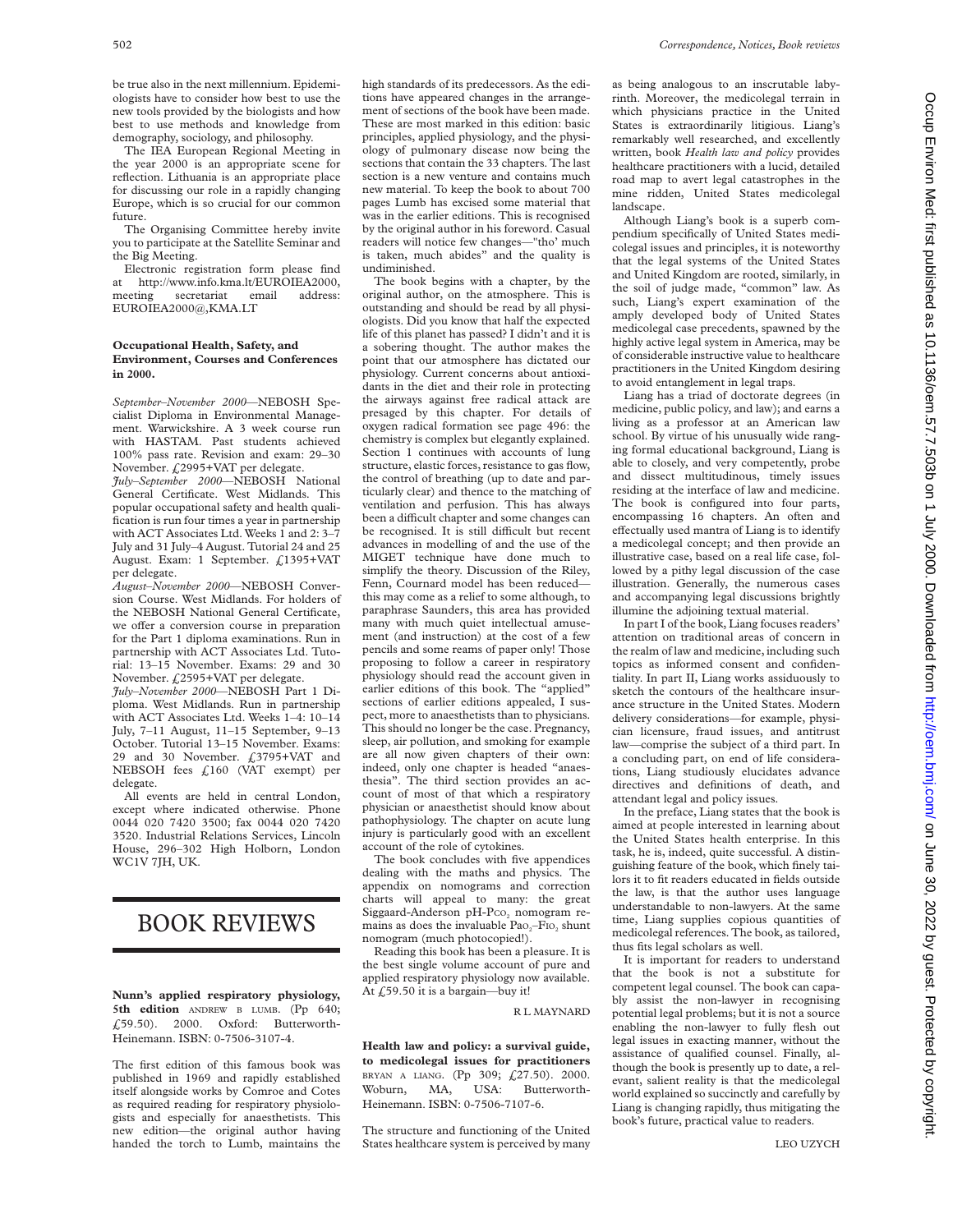**Evaluation in occupational health practice, 1st edition** Edited by: EWA MENCKEL, PETER WESTERHOLM. (Pp 235;  $f<sub>1</sub>(40)$ . 1999. Oxford: Butterworth- Heinemann. ISBN: 0 7506 4303 X.

Evaluation of healthcare systems, with its significant use of qualitative data, has to date remained the poor relation to conventional research methods. However, study designs such as randomised control trials are of limited use when occupational health services seek to describe their own practice or are asked to justify programmes to employers, who expect such activities to impact on the functioning of their organisations. The evaluation approach, developed partly in the social sciences, helps provide models for such research questions. Calls for a greater emphasis on such studies have been heard in the *BMJ* and *Occup Environ Med*. Menckel and Westerholm's book coherently draws together the conventional study methods and these newer approaches. In doing so the potential researcher is encouraged to seek clarity of thought in the question to be addressed before the study design is selected, to consider the role and expectations of stakeholders, and to consider the wide range of potential outcomes from any occupational health programme.

The evaluation approach requires a knowledge of systems theory and this book provides a useful introduction that may help occupational health specialists see the workings of their own departments in a new light. The book has a consistent emphasis on occupational health experience and rarely strays into unnecessary theory. The principal weakness is a lack of worked examples on common themes in occupational health practice—for example, management of sickness absence. However, as the authors observe, comparatively few evaluation studies have been published in the occupational health literature and this book will no doubt help correct this situation.

This thought provoking book encourages reflection on the daily practice of occupational health and offers a wide range of approaches that may be adopted to evaluate common issues. Such approaches may lead not only to formal research but also to well informed management decisions on the development and impact of occupational health services. In conclusion this book is worthy of inclusion alongside standard texts of statistical and research methods, but is likely to be of greater use in the day to day management of occupational health services.

PHILIP WYNN

**Occupational health: recognising and preventing work related disease and injury, 4th edition** Edited by: BARRY LEVY, DAVID H WEGMAN. (Pp 842; £37.00). 2000. Philadelphia: Lippincott Williams and Wilkins. ISBN: 0-7817-1954-2.

This is the 4th edition of *Occupational health: recognising and preventing work related disease and injury*, edited, as before, by Levy and Wegman. Four editions—1983, 1988, 1995, and now 2000—says something in itself: there must be people out there buying it in sufficient numbers for the publishers to countenance the expense of a further edition. There must also be sufficient changes and updates between editions for some people to buy it again for the updates. The questions for the reader of this review must be: Is this a genuine update with additional relevant material to suit the new millennium and is the book worth the price? The short answer, on both counts, is yes.

I have read or scanned all the chapters and I can say that this is a genuine update. Many chapters have been largely rewritten, and where necessary, updated. Some—such as epidemiology—do not require such major rewrites as others. Lists of carcinogens have become longer in 5 years. New chapters have been added: environmental health, occupational health service, injuries, young workers, older workers, and healthcare workers.

One of the criticisms I had of earlier editions was the book's heavy American bias: to some extent this is still true but less so. The list of contributors is truly international and many are the leading authority on their subject. In some cases—for example, worker compensation—I think the book is still missing a trick by being so United States orientated. The broad concepts of recompensing an injured or diseased worker are worth spelling out and there is much to be gained reviewing the way different countries approach the issue. There is even now the stance taken by pan national organisations, like the European Union, to harmonise these schemes across national boundaries. What we get is the United States scene by and large.

In other areas the book has not expanded to meet the needs of today. For example, the chapter on shift work is about shift work. Very good it is too but the issue for today is working hours, not just shift work. Much is known and agreed about the health effects of shift work. The new unanswered questions relate to long or irregular hours of work.

Still, these are relatively trivial issues to raise in relation to this splendid book. It is authoritative, well written, and ably edited. It covers the broad gamut of occupational health illness and occupational health practice. It also now has few peers among the middle sized books (is a book of now 842 pages as opposed to 650—middle sized?) Last time around I thought Levy and Wegman (3rd edition) had the edge on Waldron's *Occupational Health* (3rd edition). The 4th edition of Waldron's book (Waldron and Edling) is not a true update but a supplement to the 3rd edition and it is very patchy in quality and suffers also from some poor editorial control.

So, Levy and Wegman's 4th edition is clearly out in front. If you do not possess one or even if you do own an earlier edition, there's enough in this new edition to warrant the modest outlay.

J M HARRINGTON

**Instant notes in immunology** P LYDYARD, A WHELAN, M W FANGER.  $($ Pp 328;  $f$ 14.95). 1999. BIOS Scientific. ISBN: 1859960774.

When the first edition of Roett's famous book *Essential immunology* appeared in 1971, it was a small book that could be read in a weekend: the 8th edition would take a little longer! The need for a book that can be read rapidly and from which one can pick up the current thinking—at least in outline—remains unchanged and is met by this book in the BIOS Instant Notes Series. The authors have produced a book that is remarkably like a well designed Help programme on a word processor—indeed, even some of the pages

look like a computer screen. Don't be put off; the layout is easy to follow and aids the learning process. The book is divided into 22 short chapters—each being subdivided into about five sections. Each section is only two to three pages long and each deals with a specific topic. Reading a subsection takes only 5-10 minutes and the text is so focused that one can hardly avoid learning. Even in the stickier passages the style is conducive to rapid uptake. Some subsections are very short—for instance, dendritic cells covered in a page or so, acute phase proteins treated similarly. All the important aspects of modern immunology are covered, including transplantation, vaccination, tumour immunology, and immunotechnology.

This is an outstanding book for revising or relearning immunology. Much has changed in recent years but this book will bring you rapidly up to date. At  $\mathcal{L}$ 14.95 this is essential immunology!

### R L MAYNARD

**Environmental toxicants: human exposures and their health effects** Edited by: MORTON LIPPMANN. (Pp 987; £96.50). 2000. Chichester: Wiley, Interscience. ISBN: 0-471-29298-2.

This is the second edition of Lippmann's well known book on environmental toxicants. Seven new chapters are included bringing the total to 30. Forty one authors make contributions and the book runs to almost 1000 pages. Despite this it is surprisingly slim, due to the use of fine high quality paper, and the book is pleasant to hold and read.

The editor has set out to provide in depth reviews of environmental toxicants: including air pollutants, dioxins, environmental tobacco smoke, food additives, radiation, noise, metals, and microwaves. Chapters dealing with risk and methods for reducing risks are also included. The book ends with an industrial perspective, which suggests how integration of information on the effects of chemicals into corporate policies and practices for protecting health can be achieved. The scope is thus broad although not all embracing. The first impression I got on reading the chapters dealing with topics with which I am familiar was one of awe. The detail included is extensive, facts fall like snowflakes, and hardly a line seems to lack either a reference or some data from a study or experiment. This does not make for easy or rapid reading but it does make for an outstanding source of reference. Readers should look at the editor's 70 page review of ozone that includes reference to more than 300 sources to see what a detailed review actually should be. Recent references are included throughout.

The first detailed chapter is on ambient particulate matter (this and some of the other chapters on classic air pollutants) is by the editor. This chapter is fairly short and presents a summary of most of what one needs to know. There is a trace of a bias towards the United States literature and the discussion on the setting of standards is focused sharply on United States practice. The much discussed ultrafine hypothesis is treated lightly and the author has not dwelt on the mechanisms of free radical formation that are currently being discussed. Recent work on the effects of particles in animal models are discussed. This is followed by a longer account of asbestos and other fibres. The evidence for effects on health is reviewed